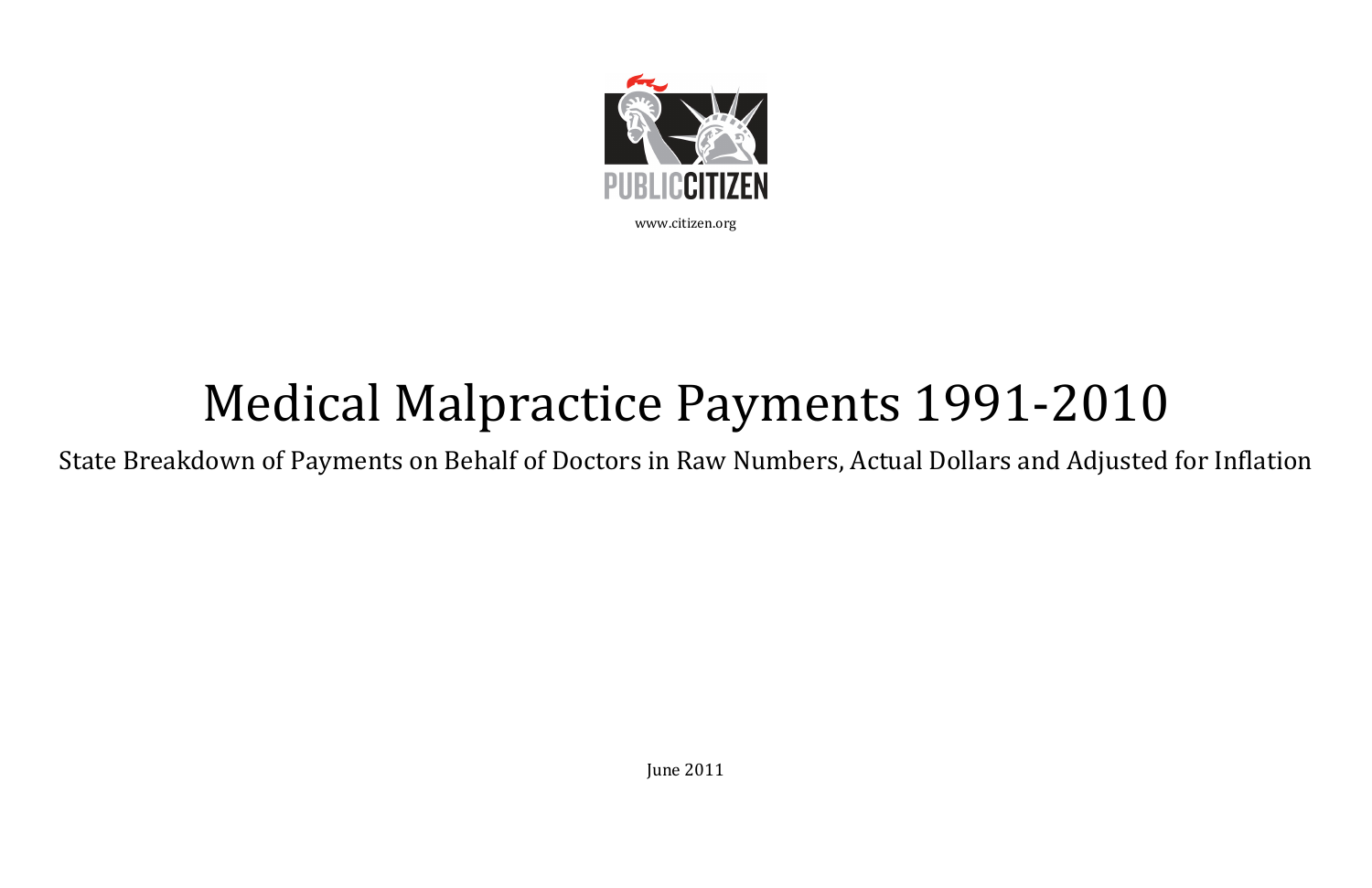## Count of Medical Malpractice Payments Made on Behalf of Doctors, 1991-2010

| <b>State</b>           | 1991      | 1992            | 1993                   | 1994      | 1995      | 1996           | 1997      | 1998      | 1999            | 2000      | 2001      | 2002      | 2003      | 2004      | 2005       | 2006           | 2007           | 2008       | 2009            | 2010       | <b>Grand Total</b> |
|------------------------|-----------|-----------------|------------------------|-----------|-----------|----------------|-----------|-----------|-----------------|-----------|-----------|-----------|-----------|-----------|------------|----------------|----------------|------------|-----------------|------------|--------------------|
| AA                     |           |                 |                        |           |           |                |           |           |                 |           |           |           |           |           |            |                |                |            |                 |            | 2                  |
| AE                     |           | $\overline{2}$  |                        |           |           | 3              | -2        |           |                 |           | 2         |           | 3         |           |            | $\overline{2}$ | $\overline{c}$ |            | 2               |            | 32                 |
| AK                     |           | 22              | 21                     | 14        | 19        | 31             | 16        | 15        | 20 <sup>1</sup> | 17        | 20        | 20        | 19        | 17        | 22         | 26             | 11             | 10         | 13              | 18         | 360                |
| AL                     | 54        | 47              | 49                     | 47        | 56        | 62             | 63        | 69        | 43              | 83        | 75        | 78        | 56        | 64        | 49         | 61             | 45             | 49         | 37 <sup>1</sup> | 49         | 1,136              |
| AP                     |           |                 |                        |           |           | $\overline{2}$ |           |           |                 |           |           |           |           |           |            |                | $\overline{2}$ |            |                 |            | 14                 |
| AR                     | 68        | 72              | 73                     | 66        | 59        | 54             | 56        | 76        | 69              | 69        | 82        | 95        | 73        | 78        | 76         | 60             | 52             | 49         | 54              | 50         | 1,331              |
| AS                     |           |                 |                        |           |           |                |           |           |                 |           |           |           |           |           |            |                |                |            |                 |            | 9                  |
| AZ                     | 174       | 196             | 192                    | 229       | 176       | 240            | 245       | 222       | 217             | 264       | 296       | 272       | 316       | 210       | 291        | 234            | 206            | 177        | 182             | 168        | 4,507              |
| CA                     | 1,403     | 1,706           | 1,754                  | 1,835     | 1,518     | 1,713          | 1,802     | 1,480     | 1,461           | 1,388     | 1,460     | 1,374     | 1,362     | 1,241     | 1,189      | 1,073          | 999            | 959        | 998             | 909        | 27,624             |
| CO                     | 156       | 163<br>157      | 177                    | 169       | 163       | 149            | 156       | 151       | 147             | 144       | 134       | 178       | 177       | 151       | 135<br>149 | 146<br>172     | 110            | 142<br>126 | 134             | 108<br>109 | 2,990              |
| CT<br>DC               | 126<br>54 | 50              | 135<br>39 <sup>°</sup> | 134<br>54 | 152<br>41 | 125<br>67      | 138<br>60 | 145<br>81 | 156<br>55       | 167<br>61 | 172<br>75 | 176<br>60 | 223<br>45 | 168<br>46 | 61         | 80             | 156<br>26      | 33         | 120<br>23       | 28         | 3,006<br>1,039     |
| DE                     | 31        | 38              | 33                     | 38        | 40        | 38             | 27        | 29        | 24              | 31        | 51        | 55        | 67        | 29        | 34         | 37             | 19             | 27         | 21              | 29         | 698                |
| FL.                    | 687       | 746             | 833                    | 816       | 854       | 1,087          | 1,099     | 1,043     | 1,039           | 1,217     | 1,298     | 1,255     | 1,352     | 1,210     | 1,148      | 907            | 871            | 964        | 885             | 838        | 20,149             |
| <b>FM</b>              |           |                 |                        |           |           |                |           |           |                 |           |           |           |           |           |            |                |                |            |                 |            | $\overline{c}$     |
| GA                     | 194       | 190             | 217                    | 241       | 244       | 246            | 267       | 283       | 266             | 272       | 265       | 281       | 326       | 335       | 282        | 277            | 267            | 245        | 215             | 185        | 5,098              |
| GU                     |           |                 |                        |           |           |                |           |           |                 |           |           |           |           |           | 2          |                |                |            |                 |            | 12 <sup>2</sup>    |
| H <sub>l</sub>         | 21        | 30 <sup>°</sup> | 28                     | 37        | 38        | 35             | 20        | 44        | 40              | 40        | -41       | 35        | 49        | 36        | 19         | 19             | 28             | 21         | 33              | 24         | 638                |
| IA                     | 124       | 97              | 139                    | 109       | 107       | 133            | 129       | 108       | 72              | 121       | 145       | 133       | 124       | 100       | 112        | 79             | 69             | 90         | 82              | 73         | 2,146              |
| ID                     | 24        | 31              | 31                     | 32        | 29        | 33             | 31        | 26        | 33              | 33        | 31        | 29        | 39        | 31        | 41         | 33             | 28             | 21         | 30 <sup>°</sup> | 16         | 602                |
| IL.                    | 695       | 766             | 818                    | 715       | 587       | 586            | 603       | 554       | 539             | 579       | 527       | 488       | 502       | 477       | 485        | 425            | 421            | 376        | 346             | 312        | 10,801             |
| IN                     | 219       | 236             | 199                    | 242       | 188       | 726            | 279       | 258       | 283             | 285       | 322       | 154       | 433       | 236       | 201        | 234            | 225            | 204        | 214             | 238        | 5,376              |
| KS                     | 127       | 159             | 165                    | 191       | 137       | 155            | 214       | 147       | 181             | 187       | 161       | 158       | 151       | 170       | 187        | 159            | 144            | 136        | 126             | 160        | 3,215              |
| KY                     | 113       | 141             | 131                    | 162       | 152       | 134            | 152       | 127       | 150             | 183       | 185       | 265       | 220       | 161       | 169        | 168            | 128            | 136        | 121             | 102        | 3,100              |
| LA                     | 246       | 252             | 282                    | 252       | 171       | 219            | 261       | 273       | 304             | 293       | 304       | 314       | 292       | 278       | 314        | 364            | 316            | 353        | 297             | 304        | 5,689              |
| MA                     | 277       | 316             | 292                    | 256       | 234       | 249            | 221       | 219       | 249             | 321       | 335       | 227       | 255       | 266       | 267        | 270            | 290            | 269        | 326             | 282        | 5,421              |
| MD                     | 171       | 209             | 211                    | 218       | 213       | 239            | 227       | 248       | 236             | 245       | 283       | 295       | 311       | 267       | 249        | 219            | 205            | 212        | 213             | 224        | 4,695              |
| ME                     | 41        | 31              | 48                     | 33        | 32        | 33             | 41        | 34        | 46              | 65        | 39        | 37        | 39        | 36        | 42         | 37             | 50             | 44         | 39              | 40         | 807                |
| MI                     | 850       | 915             | 795                    | 1,013     | 1,014     | 661            | 643       | 723       | 734             | 658       | 790       | 756       | 581       | 545       | 471        | 397            | 432            | 516        | 385             | 308        | 13,187             |
| <b>MN</b>              | 155       | 149             | 131                    | 143       | 120       | 121            | 95        | 75        | 83              | 87        | 108       | 104       | 108       | 96        | 78         | 73             | 94             | 72         | 66              | 57         | 2,015              |
| <b>MO</b>              | 319       | 304             | 261                    | 275       | 306       | 299            | 239       | 209       | 281             | 197       | 296       | 251       | 228       | 270       | 235        | 220            | 228            | 138        | 191             | 155        | 4,902              |
| <b>MP</b>              |           |                 |                        |           |           |                |           |           |                 |           |           |           |           |           |            |                |                |            |                 |            |                    |
| <b>MS</b>              | 58        | 102             | 101                    | 118       | 112       | 117            | 128       | 116       | 107             | 116       | 144       | 158       | 112       | 103       | 92         | 107            | 99             | 87         | 78              | 73         | 2,128              |
| <b>MT</b>              | 70        | 60              | 49                     | 65        | 51        | 64             | 59        | 54        | 91              | 67        | 67        | 64        | 62        | 41        | 51         | 51             | 61             | 65         | 45              | 39         | 1,176              |
| <b>NC</b>              | 200       | 231             | 231                    | 235       | 211       | 226            | 230       | 220       | 192             | 215       | 224       | 269       | 222       | 261       | 200        | 164            | 155            | 156        | 125             | 146        | 4,113              |
| <b>ND</b>              | 25        | 20              | 28                     | 32<br>66  | 23<br>63  | 28             | 18        | 23        | 21              | 16<br>77  | 23<br>94  | 28<br>102 | 34        | 25        | 31<br>194  | 16             | 20<br>57       | 14         | 21              | 14<br>43   | 460                |
| <b>NE</b><br><b>NH</b> | 51<br>42  | 55<br>42        | 53<br>74               | 77        | 50        | 60<br>64       | 63<br>48  | 58<br>57  | 53<br>42        | 64        | 58        | 42        | 88<br>54  | 82<br>46  | 57         | 73<br>39       | 45             | 63<br>50   | 51<br>54        | 43         | 1,446<br>1,048     |
| <b>NJ</b>              | 561       | 521             | 626                    | 570       | 511       | 522            | 455       | 528       | 478             | 614       | 913       | 678       | 609       | 616       | 726        | 574            | 558            | 469        | 566             | 479        | 11,574             |
| <b>NM</b>              | 79        | 87              | 71                     | 102       | 95        | 136            | 106       | 130       | 105             | 108       | 110       | 68        | 76        | 83        | 151        | 107            | 122            | 77         | 87              | 102        | 2,002              |
| None                   | 154       | 155             | 135                    | 116       | 96        | 135            | 88        | 44        | 58              | 22        | 21        | 23        | 19        | 11        | 18         | 29             | 14             | 29         | 17              | 10         | 1,194              |
| <b>NV</b>              | 65        | 60              | 68                     | 82        | 84        | 63             | 74        | 82        | 80              | 111       | 90        | 122       | 109       | 103       | 112        | 90             | 90             | 82         | 86              | 58         | 1,711              |
| <b>NY</b>              | 1,733     | 1,926           | 1,954                  | 1,982     | 1,644     | 1,729          | 1,802     | 1,925     | 2,003           | 2,083     | 2,062     | 1,835     | 1,813     | 1,945     | 1,819      | 1,930          | 1,628          | 1,485      | 1,412           | 1,373      | 36,083             |
| OH                     | 597       | 677             | 561                    | 594       | 629       | 666            | 608       | 409       | 870             | 841       | 673       | 533       | 585       | 486       | 440        | 359            | 241            | 237        | 226             | 260        | 10,492             |
| OK                     | 111       | 100             | 126                    | 102       | 94        | 97             | 69        | 81        | 75              | 104       | 136       | 124       | 142       | 166       | 181        | 136            | 170            | 151        | 166             | 122        | 2,453              |
| OR                     | 100       | 119             | 112                    | 104       | 86        | 76             | 84        | 74        | 84              | 81        | 87        | 111       | 129       | 112       | 81         | 94             | 95             | 105        | 90              | 97         | 1,921              |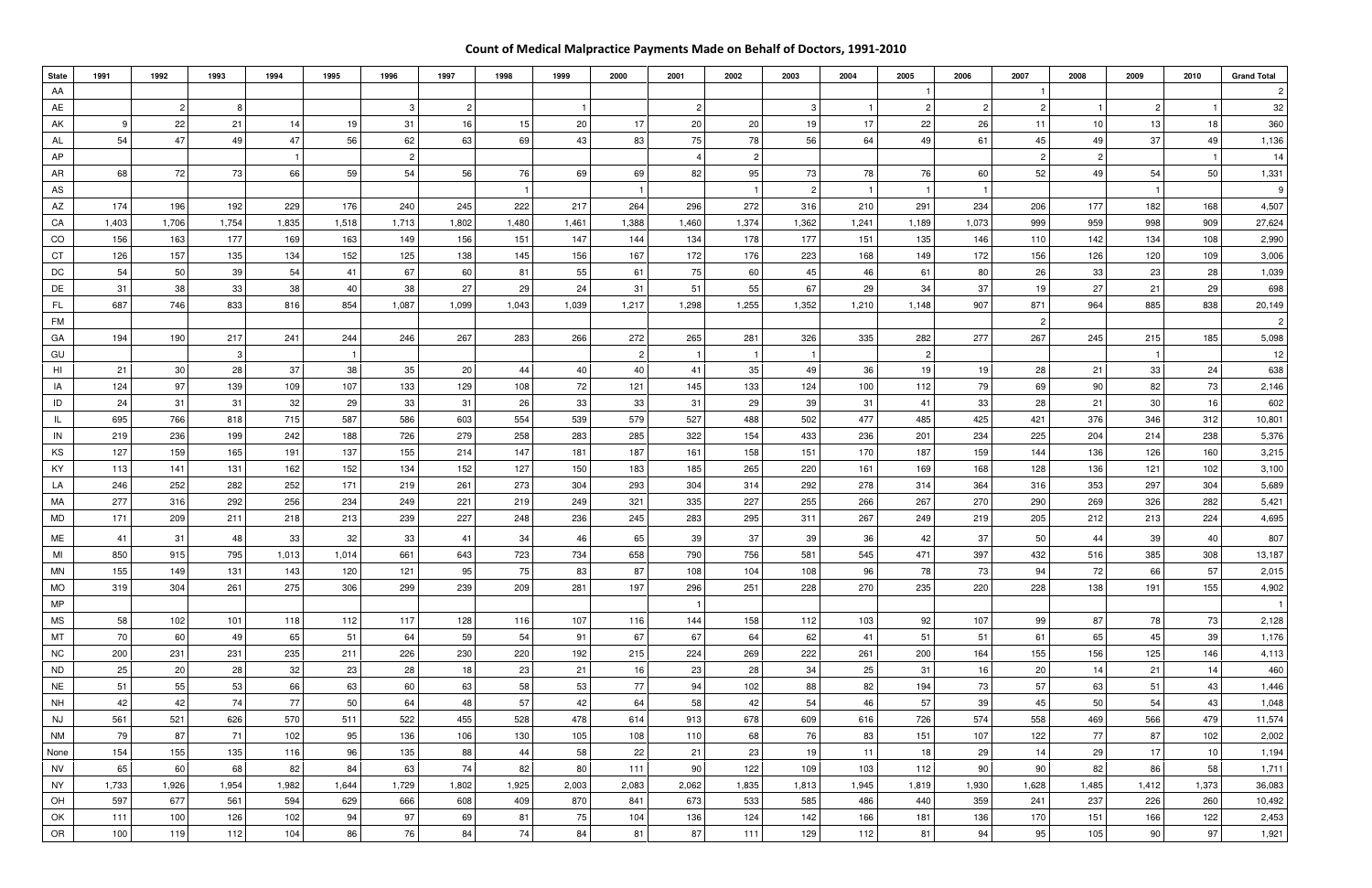| <b>State</b> | 1991   | 1992   | 1993            | 1994   | 1995   | 1996   | 1997   | 1998   | 1999            | 2000   | 2001   | 2002   | 2003             | 2004   | 2005   | 2006   | 2007   | 2008            | 2009   | 2010   | <b>Grand Total</b> |
|--------------|--------|--------|-----------------|--------|--------|--------|--------|--------|-----------------|--------|--------|--------|------------------|--------|--------|--------|--------|-----------------|--------|--------|--------------------|
| PA           | 1,053  | 1,146  | 1.106           | 1,178  | 1.240  | 1,383  | 1,347  | 1,130  | 1.421           | 1,388  | 1,558  | 1,327  | 1,281            | 1.326  | 1,124  | 990    | 867    | 858             | 845    | 844    | 23,412             |
| <b>PR</b>    | 27     | 185    | 45              | 140    | 142    | 118    | 164    | 127    | 204             | 190    | 233    | 163    | 191              | 204    | 239    | 205    | 225    | 273             | 265    | 289    | 3,629              |
| <b>PW</b>    |        |        |                 |        |        |        |        |        |                 |        |        |        |                  |        |        |        |        |                 |        |        |                    |
| RI           | 69     | 58     | 68              | 49     | 59     | 57     | 82     | 68     | 66              | 66     | 59     | 47     | 75 l             | 44     | 40     | 54     | 64     | 46              | 47     | 35     | 1,153              |
| SC           | 72     | 59     | 76              | 42     | 73     | 91     | 118    | 138    | 141             | 157    | 186    | 162    | 167              | 175    | 192    | 197    | 211    | 152             | 131    | 127    | 2,667              |
| SD           | 22     | 13 I   | 18 <sub>1</sub> | 30     | 25     | 21     | 27     | 27     | 15 <sub>1</sub> | 26     | 23     | 21     | 40 l             | 23     | 37     | 22     | 22     | 36 <sup>°</sup> | 25     | 8      | 481                |
| <b>TN</b>    | 168    | 147    | 184             | 174    | 165    | 146    | 190    | 150    | 184             | 178    | 202    | 211    | 171              | 209    | 168    | 170    | 166    | 159             | 152    | 117    | 3,411              |
| <b>TX</b>    | 968    | 1,011  | 983             | 1,040  | 1,003  | 1,076  | 880    | 965    | 1,002           | 1,104  | 1,160  | 1,080  | 1,093            | 1,099  | 1,059  | 673    | 586    | 500             | 511    | 510    | 18,303             |
| UT           | 82     | 85     | 109             | 103    | 130    | 120    | 99     | 86     | 112             | 104    | 108    | 117    | 100              | 92     | 106    | 86     | 81     | 81              | 96     | 95     | 1,992              |
| VA           | 168    | 216    | 230             | 230    | 193    | 214    | 186    | 244    | 230             | 200    | 215    | 221    | 203              | 188    | 166    | 163    | 135    | 130             | 144    | 149    | 3,825              |
| VI           |        |        |                 |        |        |        |        |        |                 |        |        |        |                  |        |        |        |        |                 |        |        | 27                 |
| <b>VT</b>    | 24     | 24     | 30 <sub>1</sub> | 38     | 26     | 27     | 35     | 49     | 33              | 23     | 24     | 19     | 27               | 21     | 16     | 22     | 10     | 17              | 24     | 19     | 508                |
| <b>WA</b>    | 198    | 198    | 242             | 215    | 241    | 230    | 256    | 266    | 325             | 209    | 253    | 244    | 221              | 205    | 192    | 183    | 171    | 146             | 144    | 120    | 4,259              |
| WI           | 194    | 185    | 134             | 108    | 117    | 134    | 84     | 79     | 70              | 76     | 106    | 121    | 118              | 86     | 91     | 78     | 62     | 72 i            |        | 44     | 2,033              |
| WV           | 144    | 158    | 125             | 141    | 147    | 116    | 122    | 143    | 125             | 169    | 207    | 176    | 110 <sup>1</sup> | 84     | 83     | 85     | 75     | 89              | 88     | 173    | 2,560              |
| <b>WY</b>    | 19     | 25     | 19              | 48     | 17     | 32     | 20     | 30     | 28              | 25     | 27     | 34     | 25               | 17     | 28     |        | 13     | 13              | 13     | 18     | 470                |
| Total        | 13,395 | 14,691 | 14,629          | 15,111 | 13,979 | 15,188 | 14,531 | 13,943 | 14,944          | 15,445 | 16,566 | 15,195 | 15,230           | 14,373 | 14,006 | 12,491 | 11,472 | 11,014          | 10,738 | 10,195 | 277,136            |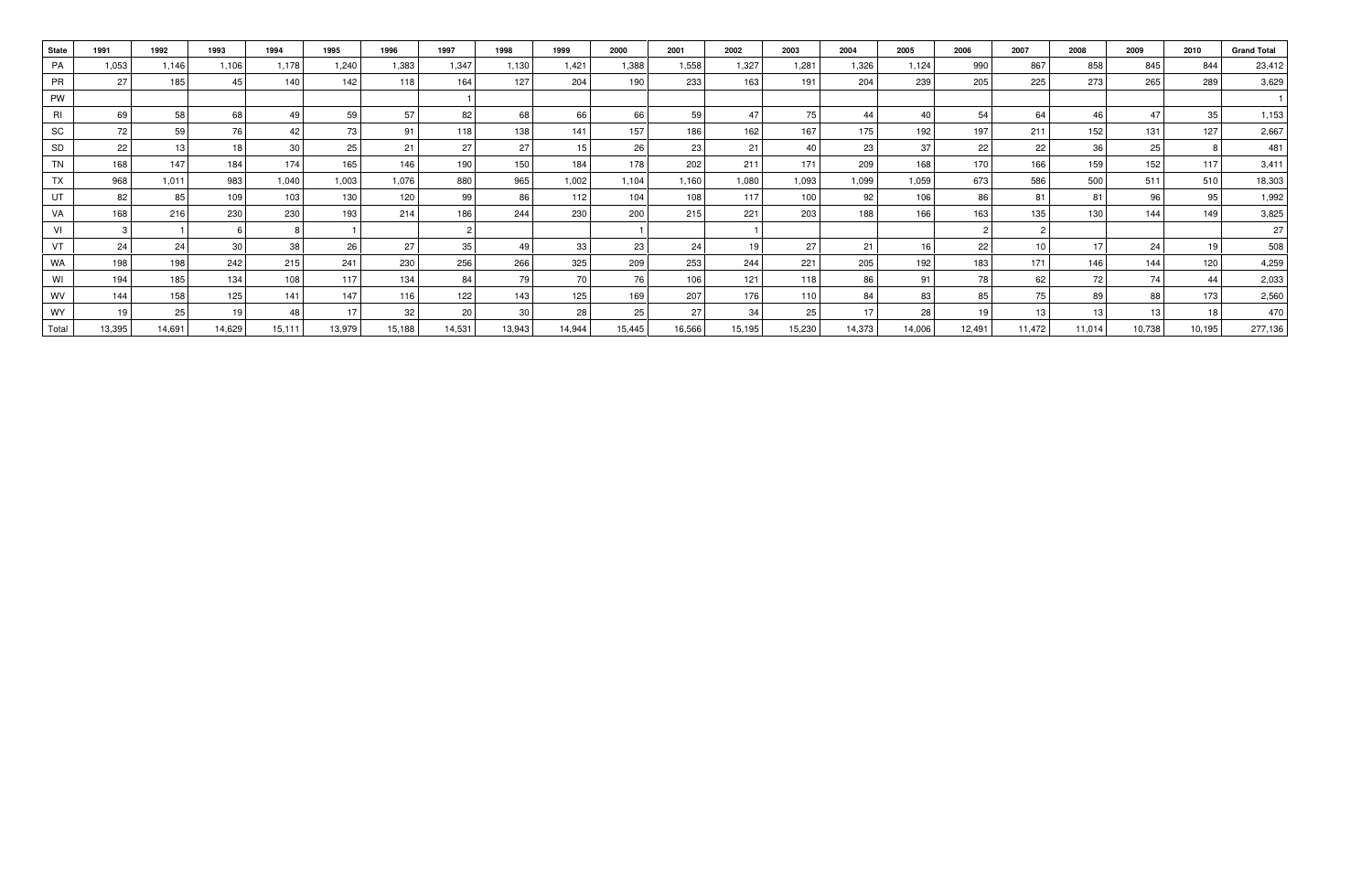## Sum of Malpractice Payments Made on Behalf of Doctors, 1991-2010

| <b>State</b> |                                | 1991                     | 1992                     | 1993                     | 1994                     | 1995                     | 1996                      | 1997                      | 1998                      | 1999                     | 2000                      | 2001                     | 2002                     | 2003                      | 2004                      | 2005                     | 2006                     | 2007                     | 2008                     | 2009                     | 2010                     | <b>Grand Total</b>           |
|--------------|--------------------------------|--------------------------|--------------------------|--------------------------|--------------------------|--------------------------|---------------------------|---------------------------|---------------------------|--------------------------|---------------------------|--------------------------|--------------------------|---------------------------|---------------------------|--------------------------|--------------------------|--------------------------|--------------------------|--------------------------|--------------------------|------------------------------|
| AA           | Sum of Payments                |                          |                          |                          |                          |                          |                           |                           |                           |                          |                           |                          |                          |                           |                           | 8,750                    |                          | 2,150,000                |                          |                          |                          | 2,158,750                    |
|              | CPI Adjusted*                  |                          |                          |                          |                          |                          |                           |                           |                           |                          |                           |                          |                          |                           |                           | 9,770                    |                          | 2,261,097                |                          |                          |                          | 2,270,867                    |
| AE           | Sum of Payments                |                          | 23,750                   | 2,377,800                |                          |                          | 163,750                   | 340,000                   |                           | 195,000                  |                           | 372,500                  |                          | 150,000                   | 145,000                   | 95,000                   | 185,000                  | 980,000                  | 12,500                   | 130,000                  | 595,000                  | 5,765,300                    |
|              | <b>CPI Adjusted</b>            |                          | 36,913                   | 3,588,191                |                          |                          | 227,576                   | 461,925                   |                           | 255,228                  |                           | 458,644                  |                          | 177,763                   | 167,380                   | 106,069                  | 200,101                  | 1,030,640                | 12,660                   | 132,132                  | 595,000                  | 7,450,222                    |
| AK           | Sum of Payment                 | 2,918,750                | 2,913,750                | 3,948,000                | 1,901,250                | 3,540,250                | 5,233,500                 | 2,797,500                 | 6,197,500                 | 6,879,000                | 3,210,000                 | 6,254,500                | 4,975,000                | 5,925,000                 | 2,542,500                 | 11,538,750               | 6,218,500                | 2,747,500                | 1,985,000                | 3,516,250                | 12,748,750               | 97,991,250                   |
|              | <b>CPI Adjusted</b>            | 4,672,914                | 4,528,586                | 5,957,682                | 2,797,429                | 5,065,438                | 7,273,398                 | 3,800,696                 | 8,290,810                 | 9,003,645                | 4,064,80                  | 7,700,91                 | 6,030,176                | 7,021,640                 | 2,934,925                 | 12,883,224               | 6,726,097                | 2,889,472                | 2,010,381                | 3,573,926                | 12,748,750               | 119,974,908                  |
| AL           | Sum of Payments                | 8,695,750                | 13,169,250               | 15,501,250               | 17,400,800               | 20,214,000               | 22,590,250                | 15,946,250                | 25,641,750                | 17,495,000               | 35,505,800                | 24,647,300               | 32,242,000               | 18,849,550                | 21,700,000                | 12,413,750               | 27,445,000               | 12,747,000               | 16,753,000               | 14, 133, 750             | 19,638,750               | 392,730,200                  |
|              | <b>CPI Adjusted</b>            | 13,921,883               | 20,467,812               | 23,391,976               | 25,602,89                | 28,922,467               | 31,395,408                | 21,664,645                | 34,302,684                | 22,898,498               | 44,960,81                 | 30,347,214               | 39,080,387               | 22,338,356                | 25,049,313                | 13,860,178               | 29,685,253               | 13,405,67                | 16,967,214               | 14,365,583               | 19,638,750               | 492,267,007                  |
| AP           | Sum of Payments                |                          |                          |                          | 105,000                  |                          | 542,500                   |                           |                           |                          |                           | 1,003,750                | 3,395,000                |                           |                           |                          |                          | 202,500                  | 650,000                  |                          | 245,000                  | 6,143,750                    |
|              | <b>CPI Adjusted</b>            |                          |                          |                          | 154,493                  |                          | 753,954                   |                           |                           |                          |                           | 1,235,876                | 4,115,065                |                           |                           |                          |                          | 212,964                  | 658,311                  |                          | 245,000                  | 7,375,663                    |
| AR           | Sum of Payment                 | 7,324,250                | 12,793,750               | 9,775,750                | 8,601,000                | 7,285,750                | 7,313,250                 | 6,551,000                 | 14,498,000                | 14,712,000               | 15,095,800                | 16,373,000               | 24,713,750               | 27,195,500                | 22,726,250                | 23,515,250               | 14,930,250               | 16,542,000               | 16,740,000               | 19,595,000               | 14,522,000               | 300,803,550                  |
|              | CPI Adjusted                   | 11,726,113               | 19,884,205               | 14,751,979               | 12,655,193               | 10,424,551               | 10,163,786                | 8,900,217                 | 19,394,944                | 19,255,942               | 19,115,736                | 20,159,406               | 29,955,428               | 32,229,032                | 26,233,96                 | 26,255,204               | 16,148,961               | 17,396,776               | 16,954,048               | 19,916,412               | 14,522,000               | 366,043,895                  |
| AS           | Sum of Payment                 |                          |                          |                          |                          |                          |                           |                           | 22,500                    |                          | 47,500                    |                          | 115,000                  | 342,500                   | 995,000                   | 495,000                  | 97,500                   |                          |                          | 97,500                   |                          | 2,212,500                    |
|              | CPI Adjusted                   |                          |                          |                          |                          |                          |                           |                           | 30,100                    |                          | 60,149                    |                          | 139,391                  | 405,892                   | 1,148,574                 | 552,676                  | 105,459                  |                          |                          | 99,099                   |                          | 2,541,34                     |
| AZ           | Sum of Payment                 | 28,439,900               | 44,851,800               | 25,847,750               | 42, 127, 550             | 35,810,500               | 39,925,250                | 66,170,250                | 38,836,300                | 46,060,050               | 68,126,250                | 83,238,000               | 78,005,500               | 94,808,500                | 67,688,750                | 88,088,000               | 66,410,750               | 74,800,250               | 66,702,250               | 63,605,750               | 49,965,250               | 1,169,508,600                |
|              | <b>CPI Adjusted</b>            | 45,532,238               | 69,709,224               | 39,005,239               | 61,984,91                | 51,238,152               | 55,487,19                 | 89,899,190                | 51,953,916                | 60,286,136               | 86,267,930                | 102,487,551              | 94,550,124               | 112,356,317               | 78,136,252                | 98, 351, 853             | 71,831,659               | 78,665,409               | 67,555,147               | 64,649,060               | 49,965,250               | 1,429,912,759                |
| CA           | Sum of Payments                | 163,286,200              | 173,761,350              | 186,544,750              | 201,074,000              | 180,249,850              | 218,606,500               | 202,685,250               | 206,118,650               | 205,444,400              | 194,956,650               | 251,494,800              | 241,355,250              | 237,557,400               | 227,835,800               | 246,979,200              | 247,535,050              | 228,432,800              | 211,381,100              | 212,547,550              | 187, 183, 800            | 4,225,030,350                |
|              | <b>CPI Adjusted</b>            | 261,420,966              | 270,062,045              | 281,503,128              | 295,852,848              | 257,903,945              | 303,814,270               | 275,369,065               | 275,738,70                | 268,897,864              | 246,872,632               | 309,655,280              | 292,545,639              | 281,526,176               | 263,001,393               | 275,756,766              | 267,740,590              | 240,236,627              | 214,083,952              | 216,033,918              | 187,183,800              | 5,285,199,606                |
| CO           | Sum of Payments                | 12,177,650               | 18,323,150               | 16,873,600               | 23,947,800               | 30,282,250               | 24,286,050                | 28,338,250                | 43,308,500                | 26,393,500               | 33,719,000                | 33,083,250               | 46,479,000               | 43,145,500                | 46,922,250                | 37,169,500               | 45,079,500               | 29,542,500               | 48,614,500               | 43,940,250               | 41,520,800               | 673,146,800                  |
|              | <b>CPI Adjusted</b>            | 19,496,400               | 28,478,067               | 25,462,905               | 35,235,90                | 43,328,257               | 33,752,192                | 38,500,470                | 57,936,67                 | 34,545,384               | 42,698,20                 | 40,734,055               | 56,336,992               | 51,131,169                | 54,164,522                | 41,500,422               | 48,759,204               | 31,069,052               | 49,236,116               | 44,660,992               | 41,520,800               | 818,547,783                  |
| CT           | Sum of Payment                 | 25,552,000               | 33,409,300               | 33,948,550               | 38,599,050               | 38,047,550               | 31,705,000                | 53,083,100                | 59,545,500                | 76,575,050               | 71,567,000                | 77,529,500               | 84,843,750               | 107,370,750               | 74,336,050                | 108,265,750              | 85,260,750               | 74,084,750               | 95,954,500               | 62,703,050               | 58,366,500               | 1,290,747,450                |
|              | <b>CPI Adjusted</b>            | 40,908,714               | 51,925,148               | 51,229,654               | 56,793,21                | 54,438,954               | 44,062,878                | 72,118,931                | 79,657,997                | 100,225,985              | 90,624,93                 | 95,458,908               | 102,838,737              | 127,243,675               | 85,809,538                | 120,880,678              | 92,220,328               | 77,912,937               | 97,181,435               | 63,731,553               | 58,366,500               | 1,563,630,701                |
| DC           | Sum of Payment                 | 21,795,250               | 16,708,500               | 14,732,000               | 13,496,000               | 17,198,750               | 22,259,500                | 18,026,250                | 41,757,500                | 23,627,750               | 28,307,000                | 47,026,250               | 15,929,000               | 17,220,000                | 17,507,500                | 22,157,500               | 24,737,550               | 10,622,500               | 23,717,500               | 11,527,500               | 15,862,500               | 424,216,300                  |
|              | <b>CPI Adjusted</b>            | 34,894,163               | 25,968,558               | 22,231,149               | 19,857,51                | 24,608,206               | 30,935,740                | 24,490,542                | 55,861,800                | 30,925,406               | 35,845,013                | 57,901,50                | 19,307,47                | 20,407,197                | 20,209,716                | 24,739,252               | 26,756,802               | 11, 171, 397             | 24,020,767               | 11,716,583               | 15,862,500               | 537,711,279                  |
| DE           | Sum of Payments                | 6,540,750                | 6,225,550                | 6,615,500                | 6,282,000                | 6,821,500                | 6,806,250                 | 6,364,750                 | 6,766,250                 | 4,863,250                | 9,624,750                 | 16,985,500               | 28,517,000               | 16,018,750                | 12,311,500                | 15,355,750               | 19,062,000               | 7,167,500                | 11,900,000               | 11,395,000               | 17,367,500               | 222,991,050                  |
|              | <b>CPI Adjusted</b>            | 10,471,731               | 9,675,827                | 9,983,04                 | 9,243,103                | 9,760,295                | 9,459,169                 | 8,647,177                 | 9,051,665                 | 6,365,311                | 12, 187, 773              | 20,913,553               | 34,565,330               | 18,983,612                | 14,211,733                | 17,144,974               | 20,617,974               | 7,537,867                | 12,052,161               | 11,581,910               | 17,367,500               | 269,821,706                  |
| <b>FL</b>    | Sum of Payment                 | 124,252,600              | 145,789,850              | 147,221,300              | 169,448,600              | 196,698,800              | 238,316,550               | 223,408,000               | 218,610,550               | 239,320,350              | 311,255,800               | 317,824,150              | 301,799,600              | 420,453,400               | 315,425,500               | 272,289,000              | 214,674,550              | 248,939,100              | 267,613,600              | 206,302,500              | 233,141,300              | 4,812,785,100                |
|              | <b>CPI Adjusted</b>            | 198,928,230              | 226,588,393              | 222,162,545              | 249,320,404              | 281,439,328              | 331,206,843               | 303,523,083               | 292,449,951               | 313,236,724              | 394,141,665               | 391,323,90               | 365,809,970              | 498,273,840               | 364,110,232               | 304,015,618              | 232,197,786              | 261,802,550              | 271,035,476              | 209,686,43               | 233,141,300              | 5,944,394,272                |
| <b>FM</b>    | Sum of Payments                |                          |                          |                          |                          |                          |                           |                           |                           |                          |                           |                          |                          |                           |                           |                          |                          | 317,500                  |                          |                          |                          | 317,500                      |
|              | CPI Adjusted                   |                          |                          |                          |                          |                          |                           |                           |                           |                          |                           |                          |                          |                           |                           |                          |                          | 333,906                  |                          |                          |                          | 333,906                      |
| GA           | Sum of Payments                | 40,093,150               | 45,459,850               | 44,349,100               | 55,096,000               | 55,546,750               | 60,297,250                | 82,108,750                | 90,636,000                | 92,021,500               | 91,233,300                | 98,820,000               | 113,785,750              | 118,200,500               | 103,594,250               | 92,918,500               | 78,398,000               | 111,042,000              | 88,826,250               | 93,551,550               | 68,124,000               | 1,624,102,450                |
|              | <b>CPI Adjusted</b>            | 64,189,074               | 70,654,263               | 66,924,480               | 81,066,217               | 79,477,048               | 83,799,727                | 111,553,306               | 121,249,838               | 120,443,219              | 115,528,272               | 121,673,032              | 137,919,208              | 140,077,871               | 119,583,630               | 103,745,194              | 84,797,392               | 116,779,882              | 89,962,038               | 95,086,054               | 68,124,000               | 1,992,633,746                |
| GU           | Sum of Payments                |                          |                          | 3,562,500                |                          | 395,000                  |                           |                           |                           |                          | 440,000                   | 8,750                    | 97,500                   | 47,500                    |                           | 640,000                  |                          |                          |                          | 155,000                  |                          | 5,346,250                    |
|              | <b>CPI</b> Adjusted            |                          |                          | 5,375,948                |                          | 565,171                  |                           |                           |                           |                          | 557,170                   | 10,774                   | 118,179                  | 56,292                    |                           | 714,572                  |                          |                          |                          | 157,542                  |                          | 7,555,648                    |
| HI           | Sum of Payments                | 1,385,050                | 8,342,000                | 4,062,800                | 12,341,750               | 6,305,750                | 6,249,000                 | 10,265,000<br>13,946,074  | 10,947,750                | 8,808,500                | 9,997,000                 | 10,499,250               | 12,895,000               | 24,153,250                | 16,346,250                | 10,883,750               | 6,444,500                | 7,717,750                | 7,198,750                | 16, 151, 500             | 19,942,000               | 210,936,600                  |
|              | <b>CPI Adjusted</b>            | 2,217,463                | 12,965,240<br>10,855,000 | 6,130,920                | 18, 159, 195             | 9,022,353                | 8,684,716                 |                           | 14,645,537<br>22,997,500  | 11,529,089               | 12,659,151                | 12,927,298               | 15,629,973               | 28,623,702                | 18,869,232                | 12,151,905               | 6,970,545                | 8,116,550                | 7,290,798                | 16,416,429<br>32,366,500 | 19,942,000               | 256,898,169                  |
| IA           | Sum of Payments                | 15,600,600               |                          | 13,005,850               | 13,180,500               | 16,210,550               | 21,895,550                | 26,434,500                |                           | 13,177,750               | 27,014,250                | 38,604,250               | 27,321,250               | 29,195,050                | 45,162,750                | 21,805,750               | 21,468,750               | 14,786,500               | 17,292,500               |                          | 27,390,500               | 455,765,850                  |
|              | CPI Adjusted                   | 24,976,538               | 16,870,976               | 19,626,323               | 19,393,300               | 23,194,276               | 30,429,930                | 35,914,027                | 30,765,294                | 17,247,824               | 34,208,010                | 47,531,837               | 33,115,967               | 34,598,673                | 52,133,450                | 24,346,516               | 23,221,179               | 15,550,564               | 17,513,613               | 32,897,400               | 27,390,500               | 560,926,196                  |
| ID           | Sum of Payment                 | 3,230,500                | 5,876,100                | 6,526,750                | 2,840,250                | 2,997,500                | 7,719,750                 | 8,792,750                 | 8,834,500                 | 6,708,500                | 8,450,750                 | 4,749,750                | 6,799,250                | 10,628,250                | 10,203,500                | 7,680,500                | 9,223,250                | 5,627,600                | 5,713,750                | 5,362,250                | 4,612,500                | 132,577,950                  |
| - IL         | CPI Adjusted<br>Sum of Payment | 5,172,026<br>173,876,750 | 9,132,707<br>210,711,600 | 9,849,114<br>203,118,800 | 4,179,039<br>201,623,600 | 4,288,864<br>160,939,500 | 10,728,730<br>165,427,600 | 11,945,868<br>179,045,750 | 11,818,501<br>185,030,250 | 8,780,484<br>189,173,500 | 10,701,143<br>265,487,250 | 5,848,173<br>214,810,250 | 8,241,341<br>260,237,250 | 12,595,400<br>248,957,300 | 11,778,372<br>243,660,250 | 8,575,418<br>245,509,000 | 9,976,116<br>261,052,750 | 5,918,395<br>254,476,250 | 5,786,810<br>238,373,750 | 5,450,206<br>191,053,000 | 4,612,500<br>195,382,500 | 165,379,208<br>4,287,946,900 |
|              | <b>CPI Adjusted</b>            | 278,376,421              | 327,490,582              | 306,514,000              | 296,661,510              | 230, 274, 433            | 229,907,462               | 243,252,337               | 247,527,339               | 247,601,541              | 336,185,179               | 264,487,091              | 315,432,428              | 295,036,049               | 281,268,287               | 274,115,261              | 282,361,699              | 267,625,822              | 241,421,747              | 194,186,797              | 195,382,500              | 5,355,108,485                |
| IN           | Sum of Payments                | 9,159,150                | 13,243,550               | 8,303,250                | 11,931,750               | 11,421,250               | 185,165,800               | 49,676,000                | 54,657,000                | 52,586,300               | 59,238,550                | 54,317,500               | 12,386,250               | 127,498,250               | 65,314,750                | 54,005,500               | 75,422,250               | 51,197,500               | 49,295,050               | 37,844,250               | 64,791,000               | 1,047,454,900                |
|              | <b>CPI Adjusted</b>            | 14,663,786               | 20,583,290               | 12,529,920               | 17,555,936               | 16,341,680               | 257,339,157               | 67,490,030                | 73,118,324                | 68,828,081               | 75,013,480                | 66,878,920               | 15,013,319               | 151,096,513               | 75,395,834                | 60,298,122               | 81,578,741               | 53,843,033               | 49,925,368               | 38,465,000               | 64,791,000               | 1,280,749,534                |
| KS           | Sum of Payment                 | 23,798,350               | 24,691,100               | 29,791,300               | 26,103,000               | 22,093,500               | 27,914,000                | 28,986,750                | 24,365,750                | 34,643,250               | 28,067,050                | 21,712,250               | 20,743,750               | 27,547,500                | 29,119,500                | 28,822,000               | 24,218,800               | 20,787,500               | 20,997,750               | 23,202,300               | 26,359,000               | 513,964,400                  |
|              | CPI Adjusted                   | 38,101,123               | 38,375,214               | 44,956,206               | 38,406,989               | 31,611,681               | 38,794,233                | 39,381,525                | 32,595,693                | 45,343,148               | 35,541,165                | 26,733,407               | 25,143,408               | 32,646,183                | 33,613,985                | 32,180,287               | 26,195,708               | 21,861,654               | 21,266,240               | 23,582,882               | 26,359,000               | 652,689,732                  |
|              |                                |                          |                          |                          |                          |                          |                           |                           |                           |                          |                           |                          |                          |                           |                           |                          |                          |                          |                          |                          |                          |                              |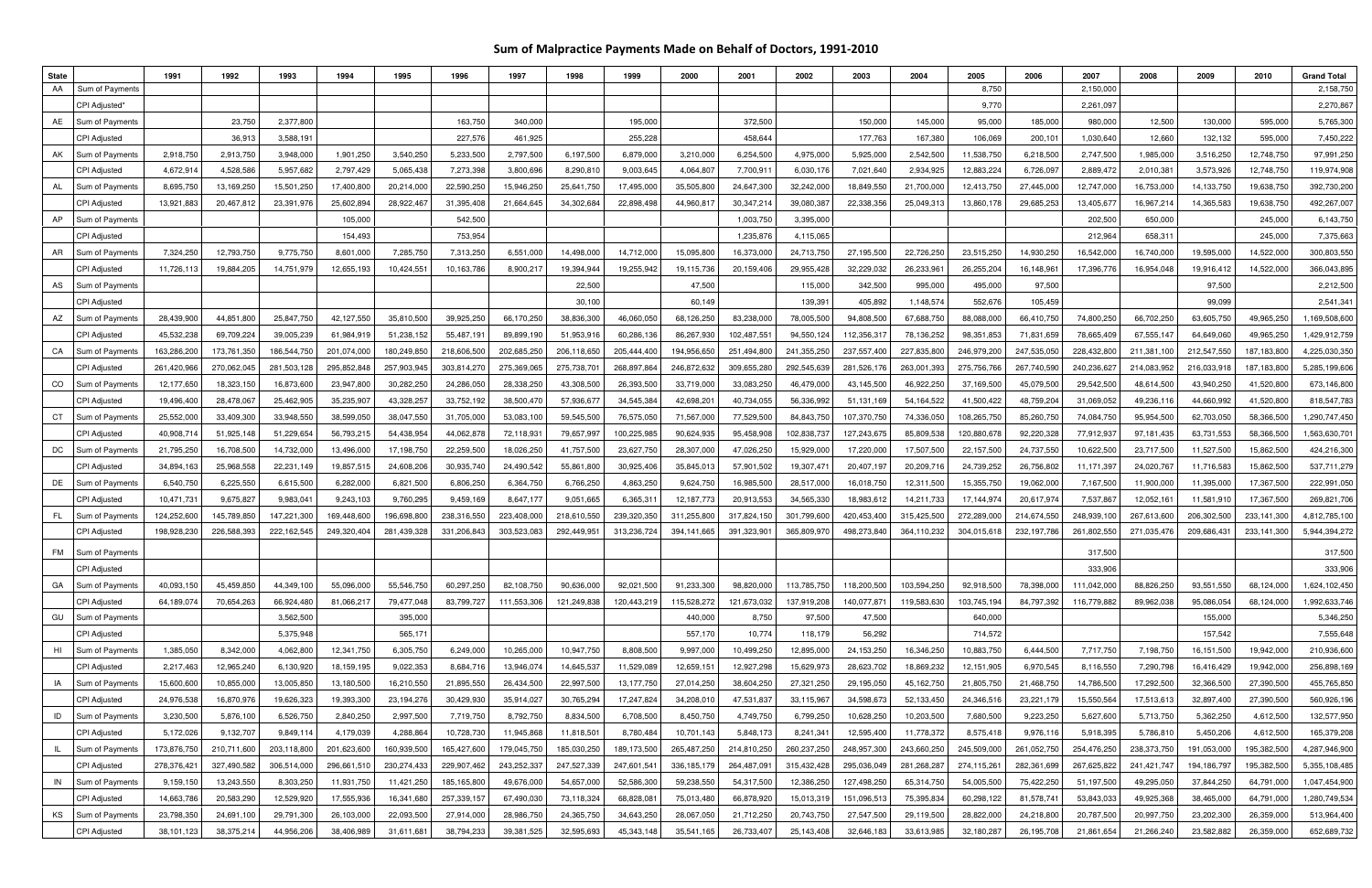| <b>State</b> |                     | 1991        | 1992        | 1993         | 1994         | 1995         | 1996         | 1997        | 1998        | 1999        | 2000          | 2001        | 2002        | 2003        | 2004        | 2005         | 2006        | 2007        | 2008         | 2009        | 2010        | <b>Grand Total</b> |
|--------------|---------------------|-------------|-------------|--------------|--------------|--------------|--------------|-------------|-------------|-------------|---------------|-------------|-------------|-------------|-------------|--------------|-------------|-------------|--------------|-------------|-------------|--------------------|
| KY           | Sum of Payment:     | 12,575,750  | 25,960,750  | 19,660,300   | 24,001,250   | 38,547,000   | 30,263,500   | 26,476,000  | 27,673,75   | 23,361,500  | 31,731,250    | 32,163,50   | 44,325,300  | 46,687,500  | 35,103,250  | 39,173,750   | 47,734,000  | 44,481,00   | 36,315,750   | 37,779,250  | 30,358,250  | 654,372,600        |
|              | CPI Adjusted        | 20,133,757  | 40,348,520  | 29,668,14    | 35,314,552   | 55, 153, 574 | 42,059,51    | 35,970,409  | 37,021,026  | 30,576,922  | 40,181,123    | 39,601,604  | 53,726,501  | 55,328,747  | 40,521,304  | 43,738,204   | 51,630,382  | 46,779,47   | 36,780,106   | 38,398,934  | 30,358,250  | 803,291,042        |
| LA           | Sum of Payment:     | 23,008,100  | 25,297,600  | 41,783,000   | 30,856,250   | 19,347,050   | 26,474,250   | 42,161,750  | 37,058,250  | 53,905,750  | 50,506,500    | 51,508,250  | 45,409,550  | 52,368,750  | 38,291,000  | 56,668,250   | 74,807,500  | 51,045,500  | 69,515,250   | 65,982,500  | 52,156,500  | 908,151,550        |
|              | CPI Adjusted        | 36,835,934  | 39,317,844  | 63,052,137   | 45,400,745   | 27,682,023   | 36,793,302   | 57,281,137  | 49,575,299  | 70,555,055  | 63,956,129    | 63,420,00   | 55,040,716  | 62,061,523  | 44,201,07   | 63,271,131   | 80,913,81   | 53,683,178  | 70,404,116   | 67,064,795  | 52,156,500  | 1,102,666,453      |
| МA           | Sum of Payment      | 58,182,250  | 73,493,750  | 63,400,050   | 60,780,000   | 58,974,550   | 69,876,250   | 79,555,750  | 70,029,00   | 84,713,750  | 122,982,500   | 122,890,50  | 100,203,800 | 104,927,750 | 106,246,250 | 127,870,750  | 125,434,050 | 152,544,500 | 148,089,750  | 166,067,05  | 136,569,750 | 2,032,832,00       |
|              | CPI Adjusted        | 93,149,697  | 114,224,898 | 95,673,089   | 89,429,445   | 84,381,591   | 97,112,400   | 108,084,789 | 93,682,47   | 110,878,400 | 155,732,126   | 151,310,056 | 121,456,586 | 124,348,508 | 122,644,957 | 142,770,01   | 135,672,853 | 160,426,944 | 149,983,319  | 168,791,009 | 136,569,750 | 2,456,322,908      |
| MD           | Sum of Payment      | 29,526,450  | 32,618,550  | 42,787,900   | 56,069,000   | 47,036,000   | 73,443,050   | 58,625,300  | 65,491,750  | 55,708,250  | 66,823,750    | 76,332,75   | 84,718,750  | 99,105,550  | 92,231,000  | 91,267,000   | 77,551,500  | 73,821,500  | 63,819,750   | 74,786,300  | 84,869,250  | 1,346,633,350      |
|              | CPI Adjusted        | 47,271,803  | 50,696,155  | 64,568,570   | 82,497,85    | 67,299,751   | 102,069,456  | 79,648,588  | 87,612,693  | 72,914,275  | 84,618,58     | 93,985,39   | 102,687,225 | 117,448,695 | 106,466,506 | 101,901,264  | 83,881,795  | 77,636,084  | 64,635,790   | 76,013,002  | 84,869,250  | 1,648,722,735      |
| МE           | Sum of Payment:     | 6,011,000   | 6,226,500   | 9,876,100    | 9,457,500    | 7,926,250    | 9,356,300    | 10,015,050  | 6,995,000   | 12,337,500  | 18,837,00     | 11,338,00   | 14,687,500  | 9,817,500   | 13,897,500  | 10,118,750   | 11,791,250  | 15,747,50   | 16,955,000   | 14,570,000  | 13,971,250  | 229,932,450        |
|              | CPI Adjusted        | 9,623,602   | 9,677,304   | 14,903,41    | 13,915,41    | 11,340,987   | 13,003,17    | 13,606,491  | 9,357,67    | 16,148,055  | 23,853,199    | 13,960,01   | 17,802,654  | 11,634,59   | 16,042,527  | 11,297,768   | 12,753,734  | 16,561,222  | 17, 171, 797 | 14,808,988  | 13,971,250  | 281,433,86         |
|              | Sum of Payment:     | 81,756,250  | 85,740,700  | 74,193,600   | 93,012,900   | 96,307,150   | 72,672,800   | 63,454,050  | 71,267,55   | 77,318,750  | 74,546,350    | 91,875,00   | 90,077,350  | 76,974,300  | 73,776,250  | 62,585,500   | 53,949,500  | 61,751,000  | 98,511,250   | 73,549,000  | 52,241,250  | 1,525,560,500      |
|              | <b>CPI Adjusted</b> | 130,891,636 | 133,259,259 | 111,960,966  | 136,855,742  | 137,797,585  | 100,998,981  | 86,208,949  | 95,339,36   | 101,199,384 | 94,397,67     | 113,121,93  | 109,182,360 | 91,221,239  | 85,163,335  | 69,877,848   | 58,353,235  | 64,941,864  | 99,770,87    | 74,755,407  | 52,241,250  | 1,947,538,893      |
| MN           | Sum of Payments     | 18,342,600  | 19,306,550  | 20,967,050   | 23,113,000   | 23,612,800   | 32,726,750   | 13,915,500  | 11,896,250  | 19,929,750  | 18,836,000    | 32,378,750  | 23,911,500  | 35,419,350  | 28,773,250  | 34,562,000   | 36,346,000  | 32,890,550  | 32,082,500   | 21,406,250  | 29,675,300  | 510,091,700        |
|              | <b>CPI Adjusted</b> | 29,366,476  | 30,006,479  | 31,640,077   | 34,007,61    | 33,785,51    | 45,482,882   | 18,905,659  | 15,914,40   | 26,085,243  | 23,851,933    | 39,866,63   | 28,983,024  | 41,975,010  | 33,214,292  | 38,589,101   | 39,312,81   | 34,590,106  | 32,492,727   | 21,757,372  | 29,675,300  | 629,502,668        |
| <b>MO</b>    | Sum of Payments     | 64,257,300  | 56,028,000  | 51,025,350   | 45,813,300   | 77,115,250   | 67,449,450   | 49,984,850  | 40,364,250  | 63,712,800  | 46,977,00     | 72,093,55   | 58,995,750  | 57,522,050  | 84,350,000  | 70,845,400   | 71,857,050  | 58,693,300  | 34,307,800   | 63,169,000  | 51,467,000  | 1,186,028,450      |
|              | CPI Adjusted        | 102,875,843 | 87,079,412  | 76,999,195   | 67,407,996   | 110,337,552  | 93,739,689   | 67,909,635  | 53,997,956  | 83,391,106  | 59,486,740    | 88,765,84   | 71,508,490  | 68,168,631  | 97,369,103  | 79,100,177   | 77,722,524  | 61,726,164  | 34,746,481   | 64,205,146  | 51,467,000  | 1,498,004,687      |
| <b>MP</b>    | Sum of Payments     |             |             |              |              |              |              |             |             |             |               | 47,500      |             |             |             |              |             |             |              |             |             | 47,500             |
|              | CPI Adjusted        |             |             |              |              |              |              |             |             |             |               | 58,485      |             |             |             |              |             |             |              |             |             | 58,485             |
| МS           | Sum of Payment:     | 6,383,850   | 13,744,800  | 17,001,000   | 14,262,800   | 23,014,750   | 19,519,500   | 31,753,750  | 21,965,750  | 27,334,250  | 24,269,550    | 40,241,00   | 39,365,250  | 30,472,750  | 32,951,500  | 18,111,250   | 27,688,750  | 25,573,000  | 20,294,750   | 27,802,000  | 14,331,500  | 476,081,750        |
|              | CPI Adjusted        | 10,220,534  | 21,362,339  | 25,655,156   | 20,985,757   | 32,929,81    | 27,127,751   | 43,140,783  | 29,385,053  | 35,776,694  | 30,732,410    | 49,547,10   | 47,714,447  | 36,112,859  | 38,037,439  | 20,221,540   | 29,948,899  | 26,894,436  | 20,554,251   | 28,258,030  | 14,331,500  | 588,936,796        |
| МT           | Sum of Payments     | 4,590,050   | 5,050,500   | 12,537,300   | 8,316,250    | 6,041,500    | 13,117,750   | 10,728,000  | 6,271,000   | 10,976,000  | 15,596,500    | 12,147,550  | 12,973,750  | 21,242,500  | 10,943,250  | 13,063,250   | 16,178,750  | 19,131,250  | 15,773,250   | 10,106,250  | 8,351,250   | 233,135,900        |
|              | <b>CPI Adjusted</b> | 7,348,663   | 7,849,550   | 18,919,263   | 12,236,223   | 8,644,261    | 18,230,746   | 14,575,108  | 8,389,13    | 14,366,042  | 19,749,770    | 14,956,78   | 15,725,425  | 25,174,210  | 12,632,299  | 14,585,356   | 17,499,373  | 20,119,821  | 15,974,937   | 10,272,020  | 8,351,250   | 285,600,235        |
| NC.          | Sum of Payment:     | 30,861,400  | 42,606,300  | 52,210,250   | 57,862,800   | 40,275,800   | 47,381,000   | 58,633,300  | 67,042,000  | 55,646,750  | 67,206,000    | 75,002,25   | 83,839,000  | 73,221,250  | 95,643,750  | 60,967,000   | 59,491,750  | 50,174,250  | 49,363,750   | 37,684,250  | 49,487,750  | 1,154,600,600      |
|              | CPI Adjusted        | 49,409,056  | 66,219,240  | 78,787,254   | 85, 137, 184 | 57,627,164   | 65,849,021   | 79,659,457  | 89,686,56   | 72,833,780  | 85,102,622    | 92,347,209  | 101,620,884 | 86,773,548  | 110,406,00  | 68,070,764   | 64,347,882  | 52,766,908  | 49,994,946   | 38,302,376  | 49,487,750  | 1,444,429,613      |
| ND.          | Sum of Payments     | 2,640,000   | 1,929,250   | 6,528,500    | 2,832,050    | 3,519,000    | 4,625,000    | 3,097,500   | 4,230,250   | 4,190,250   | 4,628,250     | 6,181,000   | 5,088,500   | 6,580,500   | 10,283,750  | 7,784,000    | 4,742,500   | 3,425,000   | 4,085,000    | 5,003,750   | 1,820,000   | 93,214,050         |
|              | <b>CPI Adjusted</b> | 4,226,636   | 2,998,464   | 9,851,755    | 4,166,974    | 5,035,033    | 6,427,718    | 4,208,277   | 5,659,088   | 5,484,449   | 5,860,730     | 7,610,413   | 6,167,749   | 7,798,465   | 11,871,008  | 8,690,97     | 5,129,616   | 3,601,980   | 4,137,233    | 5,085,825   | 1,820,000   | 115,832,39         |
| NE           | Sum of Payments     | 7,325,750   | 4,486,500   | 4,716,250    | 5,831,500    | 8,550,050    | 6,669,000    | 7,824,000   | 5,952,50    | 5,422,550   | 12,898,55     | 16,527,000  | 16,756,250  | 16,712,500  | 16,864,750  | 19,132,500   | 15,365,250  | 11,572,000  | 15,180,750   | 10,488,000  | 9,008,750   | 217,284,400        |
|              | CPI Adjusted        | 11,728,515  | 6,972,974   | 7,117,00     | 8,580,253    | 12,233,528   | 9,268,422    | 10,629,721  | 7,963,05    | 7,097,356   | 16,333,369    | 20,349,020  | 20,310,177  | 19,805,766  | 19,467,760  | 21,361,784   | 16,619,469  | 12,169,96   | 15,374,861   | 10,660,032  | 9,008,750   | 263,051,778        |
| <b>NH</b>    | Sum of Payments     | 5,591,250   | 13,827,250  | 18,064,500   | 16,402,000   | 9,742,000    | 12,582,250   | 19,816,250  | 11,792,500  | 10,767,250  | 16,799,500    | 17,257,500  | 16,601,250  | 13,257,500  | 14,427,500  | 20, 191, 250 | 13,014,500  | 17,682,500  | 19,568,500   | 13,526,250  | 16,967,500  | 297,879,000        |
|              | CPI Adjusted        | 8,951,583   | 21,490,483  | 27,260,018   | 24,133,296   | 13,938,987   | 17,486,521   | 26,922,444  | 15,775,616  | 14,092,818  | 21,273,123    | 21,248,455  | 20,122,302  | 15,711,290  | 16,654,330  | 22,543,898   | 14,076,834  | 18,596,209  | 19,818,715   | 13,748,118  | 16,967,500  | 370,812,541        |
| NJ           | Sum of Payments     | 98,785,700  | 96,341,550  | 106,314,950  | 137,469,850  | 122,304,450  | 127,259,300  | 121,240,500 | 143,127,300 | 132,760,300 | 184,132,250   | 315,673,550 | 235,430,750 | 196,539,100 | 224,881,500 | 261,497,500  | 227,168,800 | 241,527,000 | 196,277,000  | 197,172,500 | 188,105,000 | 3,554,008,850      |
|              | CPI Adjusted        | 158,155,761 | 149,735,232 | 160,433,306  | 202,268,054  | 174,994,876  | 176,862,039  | 164,717,872 | 191,470,960 | 173,764,586 | 233, 165, 749 | 388,675,955 | 285,364,578 | 232,915,924 | 259,591,108 | 291,966,712  | 245,711,904 | 254,007,444 | 198,786,722  | 200,406,674 | 188,105,000 | 4,331,100,456      |
| NM           | Sum of Payments     | 11,334,250  | 7,158,000   | 7,053,250    | 13,316,500   | 12,360,500   | 16, 193, 750 | 10,559,000  | 19,039,900  | 15,707,500  | 20,155,50     | 22,144,250  | 10,782,500  | 11,173,250  | 16,325,750  | 35,840,500   | 21,105,750  | 26,455,250  | 22,160,000   | 19,523,750  | 23,995,800  | 342,384,950        |
|              | <b>CPI Adjusted</b> | 18,146,118  | 11,125,052  | 10,643,623   | 19,593,406   | 17,685,572   | 22,505,700   | 14,345,503  | 25,470,947  | 20,558,911  | 25,522,809    | 27,265,31   | 13,069,421  | 13,241,273  | 18,845,568  | 40,016,570   | 22,828,549  | 27,822,274  | 22,443,352   | 19,843,993  | 23,995,800  | 414,969,752        |
| None         | Sum of Payments     | 21,706,500  | 27,318,550  | 22,642,750   | 18,984,000   | 17,936,000   | 24,591,500   | 23,871,250  | 7,847,750   | 12,732,500  | 4,385,000     | 4,614,000   | 4,843,750   | 9,807,500   | 2,360,000   | 13,997,500   | 6,422,500   | 8,952,500   | 19,822,500   | 5,059,500   | 3,382,500   | 261,278,050        |
|              | CPI Adjusted        | 34,752,075  | 42,458,829  | 34, 168, 772 | 27,932,356   | 25,663,074   | 34,176,699   | 32,431,584  | 10,498,460  | 16,665,054  | 5,552,704     | 5,681,030   | 5,871,088   | 11,622,740  | 2,724,257   | 15,628,463   | 6,946,749   | 9,415,103   | 20,075,963   | 5,142,490   | 3,382,500   | 350,789,990        |
| NV           | Sum of Payments     | 10,961,300  | 6,623,550   | 11,292,500   | 16,688,000   | 16,390,300   | 16,345,000   | 19,254,250  | 29,084,750  | 21,668,250  | 35,083,250    | 33,455,300  | 38,318,250  | 40,775,750  | 29,717,500  | 27,229,500   | 30,473,000  | 30,831,500  | 28,096,250   | 23,266,500  | 13,164,500  | 478,719,200        |
|              | CPI Adjusted        | 17,549,025  | 10,294,404  | 17,040,812   | 24,554,106   | 23,451,465   | 22,715,904   | 26,158,908  | 38,908,61   | 28,360,696  | 44,425,744    | 41,192,145  | 46,445,383  | 48,322,809  | 34,304,284  | 30,402,232   | 32,960,419  | 32,424,659  | 28,455,506   | 23,648,135  | 13,164,500  | 584,779,751        |
| NY           | Sum of Payments     | 317,888,800 | 445,135,750 | 486,580,350  | 541,739,000  | 395,855,250  | 433,389,500  | 471,031,350 | 520,453,600 | 547,256,100 | 623,899,250   | 666,513,800 | 632,541,100 | 689,684,950 | 776,828,500 | 703,151,100  | 771,912,900 | 712,446,800 | 679,167,800  | 683,503,550 | 667,168,500 | 11,766,147,950     |
|              | CPI Adjusted        | 508,939,502 | 691,835,503 | 734,268,269  | 797,094,733  | 566,395,094  | 602,314,728  | 639,945,246 | 696,245,584 | 716,281,369 | 790,040,504   | 820,651,232 | 766,700,290 | 817,336,638 | 896,729,039 | 785,080,984  | 834,921,822 | 749,261,121 | 687,852,068  | 694,714,898 | 667,168,500 | 14,463,777,126     |
| OH           | Sum of Payments     | 77,971,350  | 126,606,200 | 121,269,300  | 138,936,250  | 153,425,750  | 164,989,600  | 160,396,350 | 95,205,300  | 184,070,400 | 199,601,250   | 203,597,050 | 148,547,250 | 187,838,500 | 146,303,350 | 133,132,250  | 114,079,000 | 93,771,000  | 77,526,500   | 81,559,800  | 79,164,600  | 2,687,991,050      |
|              | CPI Adjusted        | 124,832,017 | 196,772,926 | 182,999,989  | 204,425,66   | 219,523,657  | 229,298,739  | 217,915,181 | 127,362,496 | 240,922,300 | 252,754,066   | 250,680,736 | 180,053,469 | 222,604,956 | 168,884,718 | 148,644,577  | 123,390,925 | 98,616,436  | 78,517,803   | 82,897,606  | 79,164,600  | 3,430,262,860      |
| OK           | Sum of Payments     | 20,060,600  | 24,443,500  | 23,606,000   | 16,027,250   | 22,627,500   | 29,979,000   | 19,109,000  | 20,843,750  | 26,042,250  | 28,401,750    | 31,479,500  | 33,972,250  | 48,655,500  | 41,534,000  | 43,831,500   | 33,222,750  | 46,019,750  | 41,292,500   | 38,791,000  | 39,562,000  | 629,501,350        |
|              | CPI Adjusted        | 32,116,991  | 37,990,391  | 35,622,352   | 23,581,903   | 32,375,736   | 41,664,123   | 25,961,571  | 27,884,078  | 34,085,647  | 35,964,994    | 38,759,423  | 41,177,615  | 57,660,998  | 47,944,616  | 48,938,666   | 35,934,623  | 48,397,732  | 41,820,492   | 39,427,280  | 39,562,000  | 766,871,232        |
| OR           | Sum of Payments     | 18,068,800  | 18,456,300  | 15,963,500   | 13,655,850   | 14,155,500   | 12,878,250   | 14,820,750  | 14,207,550  | 17,841,050  | 22,655,000    | 25,484,550  | 33,935,250  | 40,277,750  | 34,303,500  | 25,098,800   | 28,511,150  | 30,703,050  | 35,176,750   | 43,170,900  | 40,939,250  | 500,303,500        |
|              | CPI Adjusted        | 28,928,122  | 28,685,010  | 24,089,529   | 20,092,713   | 20,253,883   | 17,897,895   | 20,135,536  | 19,006,390  | 23,351,429  | 28,687,913    | 31,378,086  | 41,132,768  | 47,732,636  | 39,598,115  | 28,023,266   | 30,838,429  | 32,289,571  | 35,626,542   | 43,879,022  | 40,939,250  | 602,566,105        |
| PA           | Sum of Payments     | 177,492,950 | 207,285,350 | 201,681,100  | 221,131,050  | 225,953,950  | 297,192,700  | 310,676,050 | 270,747,050 | 348,187,300 | 345,120,550   | 416,666,300 | 392,199,150 | 388,236,800 | 442,972,250 | 385,605,750  | 325,333,500 | 312,864,500 | 307,303,800  | 317,777,250 | 298,788,750 | 6,193,216,100      |
|              | CPI Adjusted        | 284,165,952 | 322,165,462 | 304,344,456  | 325,364,050  | 323,297,996  | 413,031,558  | 422,085,837 | 362,196,434 | 455,728,271 | 437,024,429   | 513,024,205 | 475,382,867 | 460,094,368 | 511,343,340 | 430,535,829  | 351,889,492 | 329,031,173 | 311,233,180  | 322,989,676 | 298,788,750 | 7,653,717,324      |